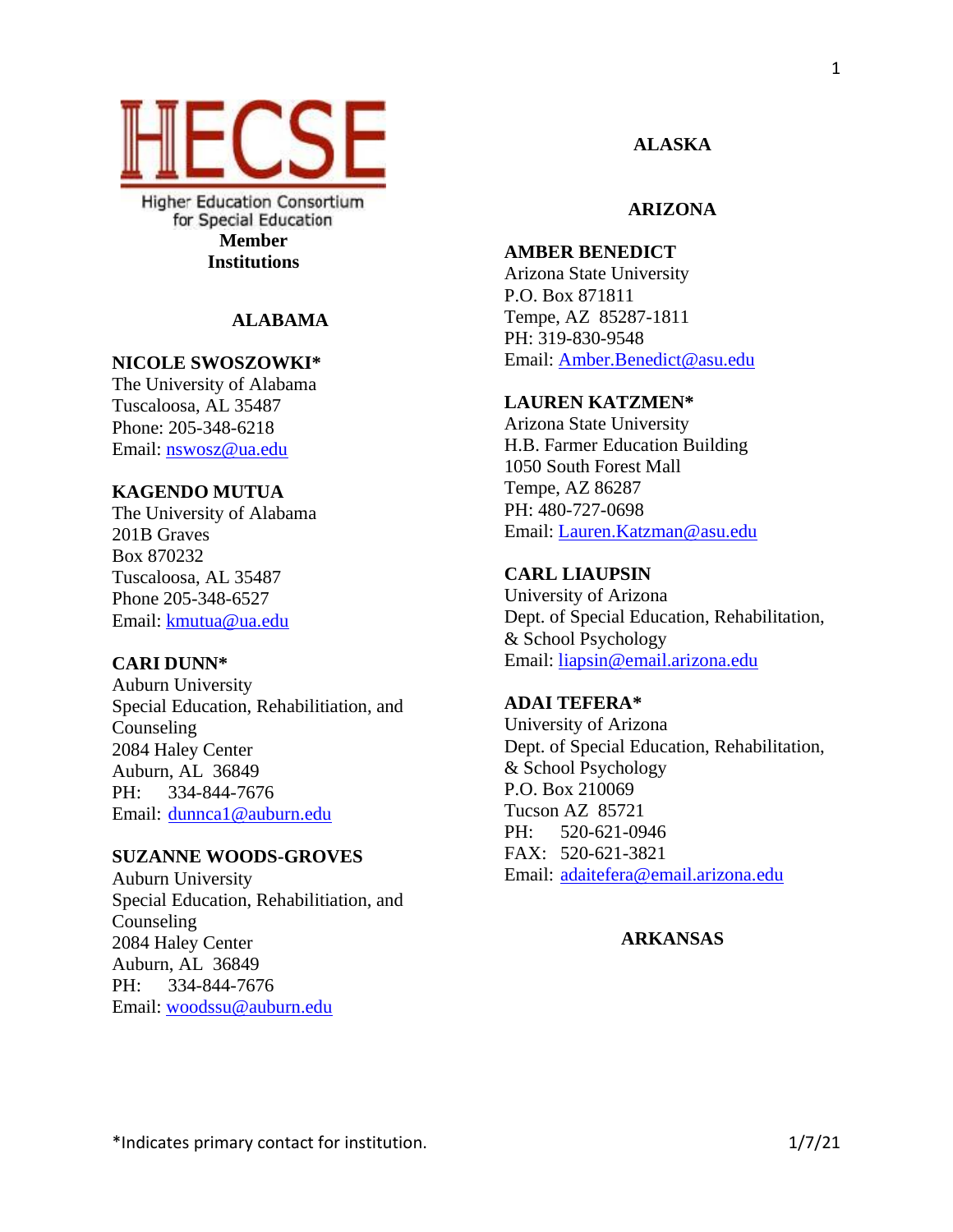### **CALIFORNIA**

### **LOIS WEINBERG\***

California State University Los Angeles Charter College of Education Department of Special Education & Counseling 5151 State University Drive, Los Angeles, CA 90032 PH: (323)343-4399 Email: lweinbe@calstatela.edu

### **YA-CHIH (JILLY) CHANG**

California State University Los Angeles Charter College of Education Department of Special Education & Counseling 5151 State University Dr. Los Angeles, CA 90032 PH: (323)343-6154 Email: [ya-chih.chang27@calstatela.edu](mailto:ya-chih.chang27@calstatela.edu)

### **YVONNE BUI\***

San Francisco State University Dept. of Special Education Burk Hall #156 1600 Holloway Avenue San Francisco, CA 94132 PH: 415-338-2503 Email: ybui@sfsu.edu

## **GLORIA SOTO**

San Francisco State University Dept. of Special Education 1600 Holloway Avenue San Francisco, CA 94133 PH: (415) 338-1757 Email: [gsoto@sfsu.edu](mailto:gsoto@sfsu.edu)

### **ELIZABETH KOZLESKI**

Stanford 485 Lausuen Mall Stanford, CA 94305-3096 PH: 303.884.8482 Email: [kozleski@stanford.edu](mailto:kozleski@stanford.edu)

## **CHRISTOPHER LEMONS**

Stanford University 485 Lausuen Mall Stanford, CA 94305-3096 PH: 615.495.2356 Email: [chris.lemons@standford.edu](mailto:chris.lemons@standford.edu)

## **COLORADO**

### **JOHN HOOVER\***

University of Colorado School of Education, Room 250 249 UCB Boulder, CO 80309 PH: 303-735-2015 Email: [John.Hoover@colorado.edu](mailto:John.Hoover@colorado.edu)

## **ESTELLA ALMANZA**

University of Colorado School of Education, Room 250 Boulder, CO 80309 PH: Email: [almanza@colorado.edu](mailto:almanza@colorado.edu)

### **COREY D. PIERCE\***

University of Northern Colorado School of Special Education Campus Box 106 Greeley CO 80639 PH: 970-351-1662 Email: [Corey.Pierce@unco.edu](mailto:Corey.Pierce@unco.edu)

## **SILVIA CORREA-TORRES**

University of Northern Colorado School of Special Education Campus Box 141 Greeley CO 80639 PH: 970-351-1660 Email: [silvia.correa-Torres@unco.edu](mailto:silvia.correa-Torres@unco.edu)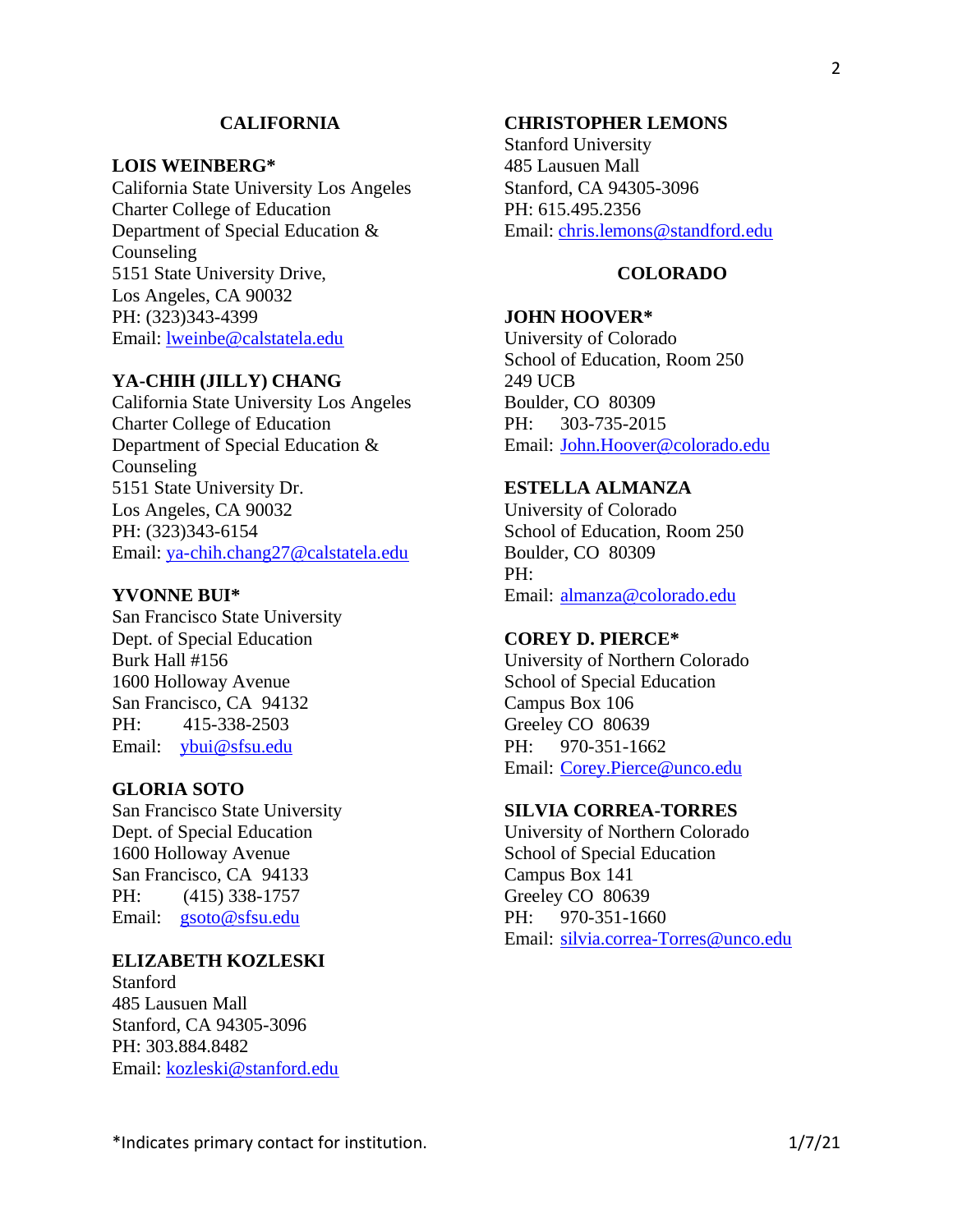### **CONNECTICUT**

### **JENNIFER FREEMAN \***

University of Connecticut Neag School of Education Department of Educational Psychology 249 Glenbrook Road Unit 3064 Storrs, CT 06269-3064 PH: 860-486-6855 [jennifer.freeman@uconn.edu](mailto:jennifer.freeman@uconn.edu)

## **DEVIN KEARNS**

University of Connecticut Neag School of Education 249 Glenbrook Road, Box 2064 Storrs, CT 06269-2065 PH: 860-486-3985 Email: [devin.kearns@uconn.edu](mailto:devin.kearns@uconn.edu)

## **DELAWARE**

### **DISTRICT OF COLUMBIA**

## **LISA HESS-RICE\***

George Washington University Graduate School of Education & Human Development 2134 G Street, N.W., #416 Washington, DC 20052 PH: 202-994-1535 Email: [ehess@gwu.edu](mailto:ehess@gwu.edu)

### **BETH TUCKWILLER**

George Washington University Graduate School of Education & Human Development 2134 G Street, N.W. Washington, DC 20052 PH: (202) 994-9860 Email: [btuckwiller@gwu.edu](mailto:btuckwiller@gwu.edu) 

### **KATIE M. MILLER\***

Florida Atlantic University Department of Special Education 777 Glades Road Boca Raton, FL 33431 PH: 561-297-3284 Email: [millerk@fau.edu](https://urldefense.com/v3/__http:/about:blank/__;!!KwNVnqRv!RlDeKplDYBXFUO8_ojawj4DuwClRel-c8Es3RvRL0QPbIPbb4awgIEsiLT6Rid3XefBvPEcwfwc$)

## **CYNTHIA L. WILSON**

Florida Atlantic University Exceptional Student Education 3200 College Avenue Davie, FL 33314 PH: 954-236-1006 Email: [clwilson@fau.edu](mailto:clwilson@fau.edu)

## **STACEY HARDIN\***

Florida State University 2209L Stone Building 1114 W Call St. Tallahassee, FL 32306 PH:(850) 645-4667 Email: [sehardin@fsu.edu](mailto:sehardin@fsu.edu)

#### **JENNY ROOT**

Florida State University 2209H Stone Building 1114 W Call St. Tallahassee, FL 32311 PH:(850) 645-2542 Email: [jrroot@fsu.edu](mailto:jrroot@fsu.edu)

## **WILFRED WIENKE**

University of Central Florida College of Innovation & Education School of Teacher Education 12494 University Boulevard Orlando, FL 32816-1250 Email: [Wilfred.wienke@ucf.edu](mailto:Wilfred.wienke@ucf.edu)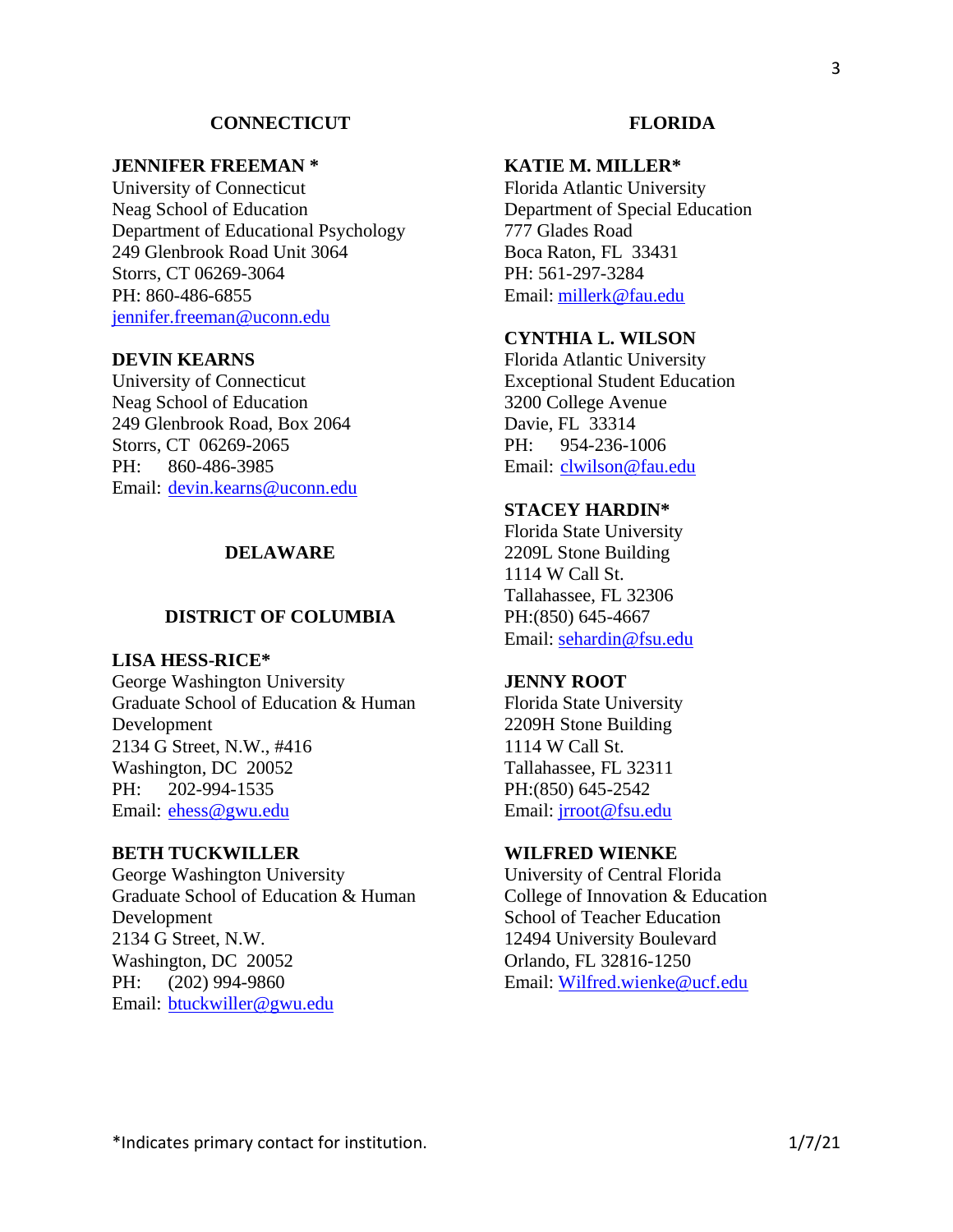## **ELEAZAR (TREY) VASQUEZ III\***

University of Central Florida College of Innovation & Education School of Teacher Education 12494 University Boulevard Orlando FL 32816-1250 Email: eleazar.vasquez@ucf.edu

## **LYMAN DUKES\***

University of South Florida Dept. of Special Education 4202 E. Fowler Ave. Tampa, FL 33620-6550 PH: 941-448-7107 Email: [ldukes@usf.edu](mailto:ldukes@usf.edu)

## **BRENDA TOWNSEND-WALKER**

University of South Florida Dept. of Special Education 4202 E. Fowler Ave. Tampa, FL 33620-6550 PH: 813-600-8380 Email: brendawalker@usf.edu

## **HOLLY LANE**

University of Florida College of Education P.O. Box 117050 Norman Hall 2-170  $618$  SW  $12<sup>th</sup>$  Street Gainesville, FL 32611-7050 PH: 352-273-4273 Email: [hlane@ufl.edu](mailto:hlane@ufl.edu)

### **ERICA MCCRAY\***

University of Florida College of Education P.O. Box 117050 Norman Hall 2-170  $618$  SW  $12<sup>th</sup>$  Street Gainesville, FL 32611-7050 PH: 352-273-4264 Email: [edm@coe.ufl.edu](mailto:edm@coe.ufl.edu)

### **PAMELA WILLIAMSON\***

University of North Florida Exceptional, Deaf, and Interpreter Education 1 UNF Drive, Building 57, Suite 3500 Jacksonville, FL 32224 PH: 336.709.6279 Email: [p.williamson@unf.edu](mailto:p.williamson@unf.edu)

## **DAVID HOPPEY**

University of North Florida Department of Leadership, School Counseling, and Educational Leadership 1 UNF Drive Jacksonville, FL 32224 PH: 904.620.5326 Email: [david.hoppey@unf.edu](mailto:david.hoppey@unf.edu)

### **GEORGIA**

### **DAVID HOUCHINS\***

Georgia State University Deptartment of Learning Sciences Box 3979 Atlanta, GA 30302-3979 PH: 404-413-8338 Email: dhouchins@gsu.edu

## **JOYA CARTER HICKS\***

Kennesaw State University Bagwell College of Education Inclusive Education Department Kennesaw, GA 30144 PH: 470-579-6146 Email: [jcarterh@kennesaw.edu](mailto:jcarterh@kennesaw.edu)

### **KATIE BENNETT**

Kennesaw State University Bagwell College of Education Inclusive Education Department MD 0124 Education Building, Room 439 580 Parliament Garden Way Kennesaw, GA 30144-5591 p PH: 470-578-2512 Email: [kbenne72@kennesaw.edu](mailto:kbenne72@kennesaw.edu)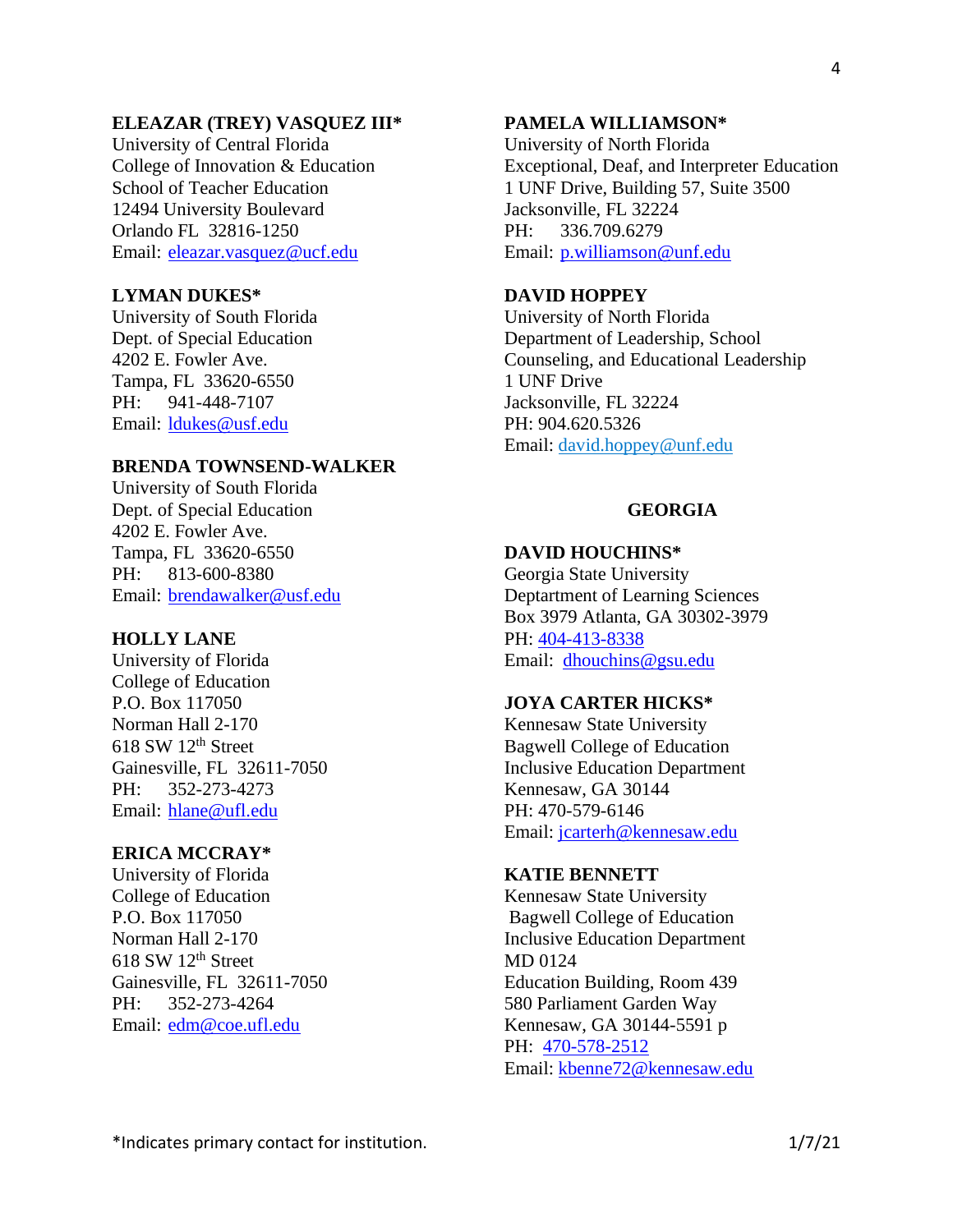## **KIM VIEL-RUMA**

University of Georgia Dept. of CSSE 110 Carlton St. Athens, Georgia 30602 PH: 770-833-3689 Email: [kvruma@uga.edu](mailto:kvruma@uga.edu)

## **CYNTHIA O. VAIL\***

University of Georgia Dept. of Communication Sciences and Special Education 570 F Aderhold Hall Athens, GA 30602-7154 PH: 706-542-4578 Email: cvail@uga.edu

## **HAWAII**

## **IDAHO**

## **ILLINOIS**

**SUSAN A. HILDEBRANDT** Illinois State University College of Education 5910 Special Education Normal, IL 61790-5910 PH: 309-438-8980 Email: [shildeb@ilstu.edu](mailto:shildeb@ilstu.edu)

## **CARRIE ANNA COURTAD\***

Illinois State University College of Education 5910 Special Education Normal, IL 61790 PH: 309-438-7524 Email: cacourt@ilstu.edu

## **MICHAELENE (MICKI) OSTROSKY**

University of Illinois-Urbana/Champaign Department of Special Education College of Education 1310 S. Sixth Street, Room 288 Champaign, IL 61820 PH: 217-333-0260 Email: [ostrosky@illinois.edu](mailto:ostrosky@illinois.edu)

## **LISA MONDA-AMAYA\***

University of Illinois-Urbana/Champaign Department of Special Education College of Education 1310 S. Sixth Street, Room 110 Champaign, IL 61820 PH: 217-333-0260 Email: lmonda@illinois.edu

## **LISA CUSHING\***

University of Illinois at Chicago College of Education 1040 W. Harrison Street, MC 147 Chicago, IL 60607-7133 PH: 312-996-5650 Email: [Lcushing@uic.edu](mailto:Lcushing@uic.edu)

## **INDIANA**

## **JEFFREY ANDERSON\***

Indiana University School of Education ED 3204 Bloomington, IN 47405-1007 PH: 812-856-8155 Email: jander2@indiana.edu

## **GRETCHEN BUTERA**

Indiana University School of Education ED 3212 Bloomington, IN 47405-1006 PH: 812-856-8153 Email: gbutera@indiana.edu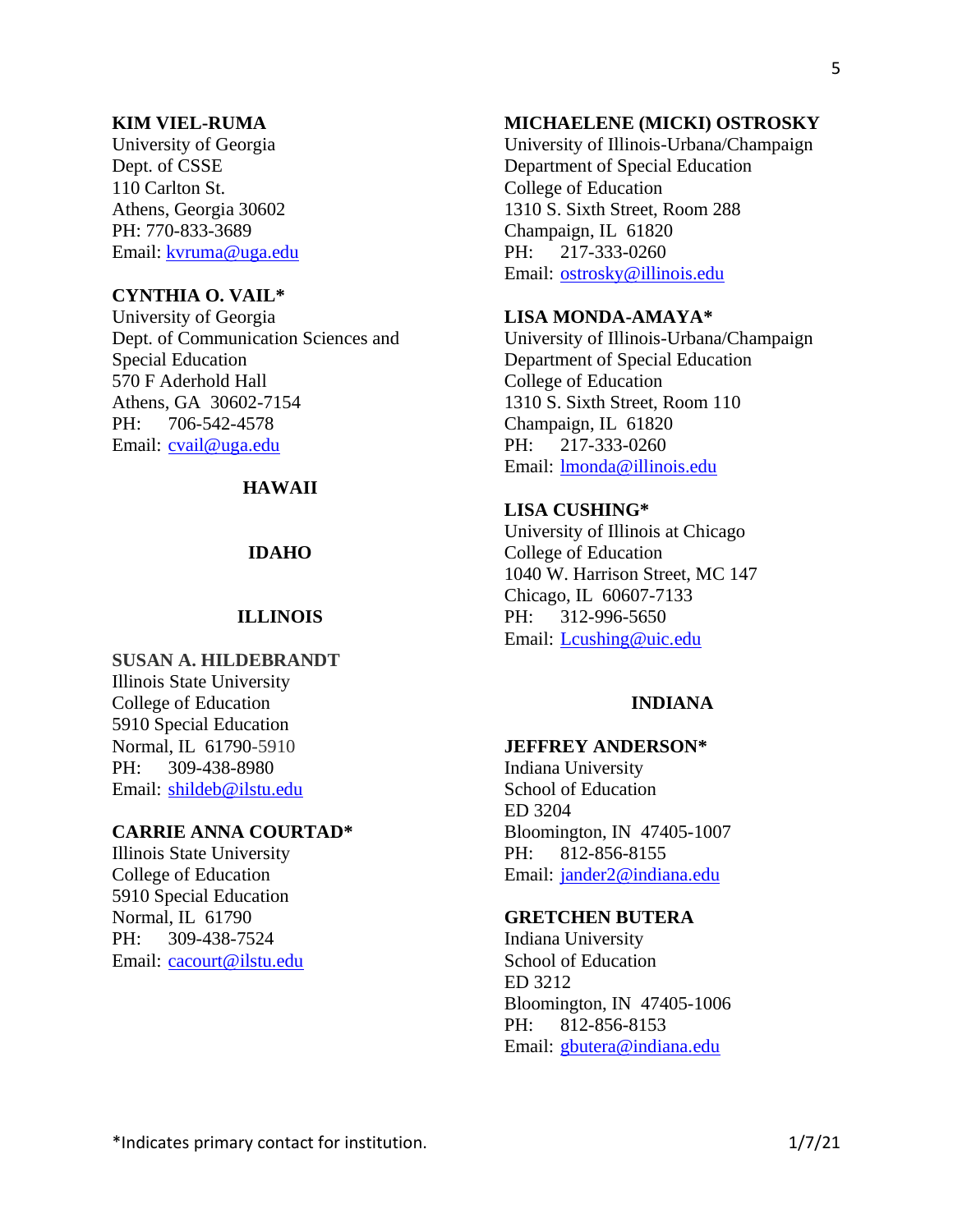### **DENISE K. WHITFORD\***

Purdue University 100 N. University St., BRNG 5154 West Lafayette, IN 47907 Office: 765-494-7237 Email: dwhitford@purdue.edu

## MANDY RISPOLI

Purdue University 100 N. University Dr., BRNG 5162 West Lafayette, IN 47907 Office: 765-494-7301 Email: [mrispoli@purdue.edu](mailto:mrispoli@purdue.edu)

## **IOWA**

### **KANSAS**

## **MICHAEL WEHMEYER**

University of Kansas Dept. of Special Education Joseph R. Pearson Hall Room 518 University of Kansas 1122 West Campus Rd Lawrence, KS 66045-3101 PH: 785-864-0723 Email: [wehmeyer@ku.edu](mailto:wehmeyer@ku.edu)

### **SUZANNE ROBINSON\***

University of Kansas Dept. of Special Education Joseph R. Pearson Hall Room 544 University of Kansas 1122 West Campus Rd Lawrence, KS 66045-3101 PH:785-864-4954 Email: smrobins@ku.edu

### **KENTUCKY**

## **KERA ACKERMAN**

University of Kentucky Dept. of Early Childhood, Special Education, and Rehabilitation Counseling 229 Taylor Education Building Phone: 859-257-7927 Email: [kera.ackerman@kentucky.edu](mailto:kera.ackerman@kentucky.edu)

## **MELINDA AULT\***

University of Kentucky Dept. of Early Childhood, Special Education, and Rehabilitation Counseling 229 Taylor Education Building Lexington, KY 40506-0001 PH: 859-257-7689 FAX: 859-257-1325 Email: [mjault@uky.edu](mailto:mjault@uky.edu)

## **GINEVRA COURTADE\***

University of Louisville Department of Special Education, Early Childhood, & Prevention Science Room 158A – College of Education and Human Development Louisville, KY 40292 PH: 502-852-2144 Email: g.courtade@louisville.edu

## **AMY LINGO**

University of Louisville Department of Special Education, Early Education, & Prevention Science Room 158 – College of Education and Human Development Louisville, KY 40292 PH: 502-852-0563 Email: [asling01 @ louisville.edu](https://louisville.edu/cgi-bin/uofl.mail?asling01)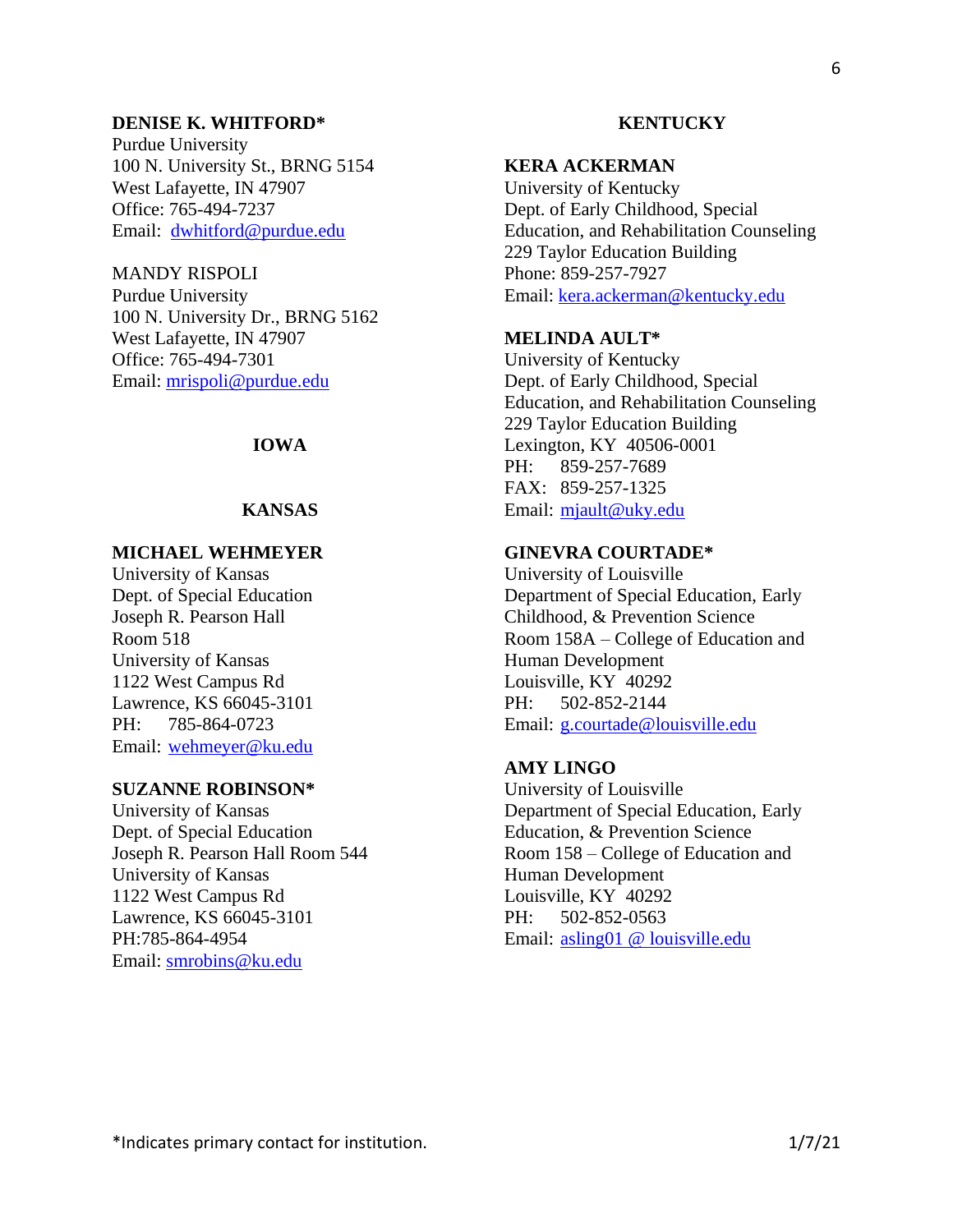## \*Indicates primary contact for institution. 1/7/21

### **LOUISIANA**

## **MAINE**

## **MARYLAND**

## **TAMARA HARDER**

The Johns Hopkins University Department of Special Education 2800 n. Charles Street Baltimore, MD 21218 PH: 410-516-7945 Email: [tmarder1@jhu.edu](mailto:tmarder1@jhu.edu)

## **PHILIP J. BURKE\***

University of Maryland Special Education Department College Park, MD 20742 PH: 301-405-6516 Email: [pjburke@umd.edu](mailto:pjburke@umd.edu)

### **JADE WEXLER**

University of Maryland Special Education Program College Park, MD 20748 PH: 301-405-6479 Email: [jawexler@umd.edu](mailto:jawexler@umd.edu)

### **MASSACHUSETTS**

#### **MARY LYNN BOSCARDIN\***

University of Massachusetts at Amherst Special Education Program School of Education Furcolo Hall W253 Amherst, MA 01003 PH: 413-545-1193 Email: mlbosco@umass.edu

#### **JOHN HOSP**

University of Massachusetts at Amherst Department of Student Development S164 Furcolo Amherst, MA 01003 PH: 413-545-0991 Email: [johnhosp@umass.edu](mailto:johnhosp@umass.edu)

## **MICHIGAN**

## **ADREA TRUCKNMILLER\***

Michigan State University 620 Farm Lane, Room 337 East Lansing, MI 48824 PH: (517) 353-7211 atruck@msu.edu

## **KRISTAL EHRHARDT\***

Western Michigan University Department of Special Education and Literacy Studies 4811 Sangren Hall Kalamazoo, MI 49008-5258 PH: 269-387-4478 Email: [kristal.ehrhardt@wmich.edu](mailto:kristal.ehrhardt@wmich.edu)

### **SARAH SUMMY**

Western Michigan University Department of Special Education and Literacy Studies 4571 Sangren Hall Kalamazoo MI 49008 PH: 269-387-5943 sarah.summy@wmich.edu

## **MINNESOTA**

## **KRISTEN MCMASTER**

University of Minnesota Special Education Programs Department of Educational Psychology 250 EdSciB 56 East River Road Minneapolis, MN 55454 PH: 612-624-1859 Email: [mcmas004@umn.edu](mailto:mcmas004@umn.edu)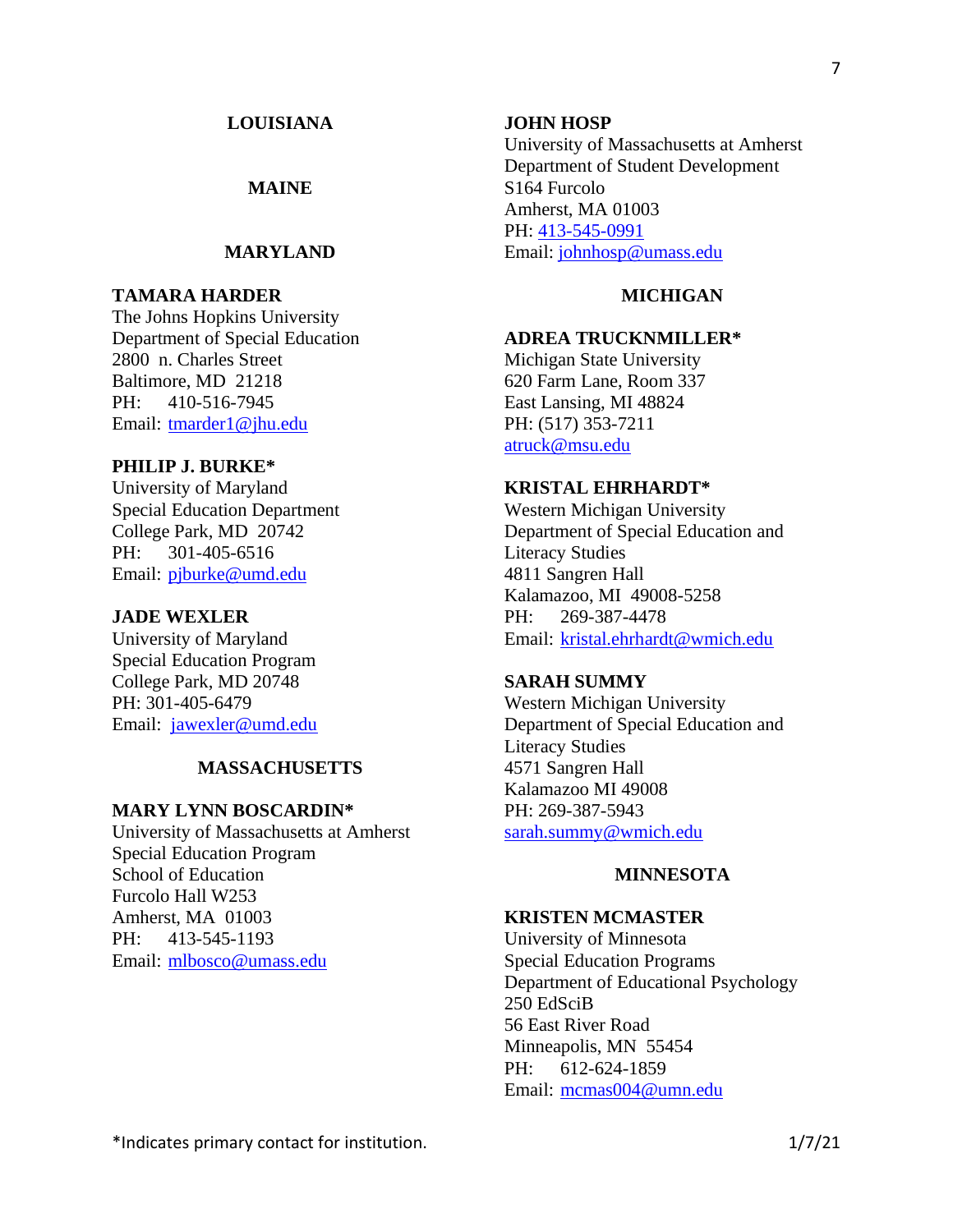## **JENNIFER J. McCOMAS\***

University of Minnesota Special Education Programs Department of Educational Psychology 250 Education Sciences Building 56 East River Road Minneapolis, MN 55455 PH: 612-624-5854 Email: jmccomas@tc.umn.edu

### **MISSISSIPPI**

## **MISSOURI**

**CHAD ROSE\***

The University of Missouri Department of Special Education 303 Townsend Hall Columbia, MO 65211 PH: 573.882.3269 Email: [rosech@missouri.edu](mailto:rosech@missouri.edu)

## **MONTANA**

## **NEBRASKA**

#### **STEVEN BARLOW\***

University of Nebraska-Lincoln Dept. of Special Education & Communication Disorders 301 Barkley Memorial Center Lincoln, NE 68583-0738 Email: [steven.barlow@unl.edu](mailto:steven.barlow@unl.edu)

#### **JACQUELINE D'ANGELO**

University of Nebraska-Lincoln Dept. of Special Education & Communication Disorders 247D Barkley Memorial Center Lincoln, NE 68583-0738 PH: 402-472-6538 Email: jndangelo@unl@edu

### **NEVADA**

### **KYLE HIGGINS\***

University of Nevada-Las Vegas Dept. of Early Childhood, Multilingual, and Special Education Box 453014 Las Vegas, NV 89154 PH: 702-895-1102 Email: higgins@unlv.nevada.edu

## **RANDALL BOONE**

University of Nevada-Las Vegas Dept. of Early Childhood, Multilingual, and Special Education Mail Code 3005 Las Vegas, NV 89155 PH: 702-895-3233 Email: [randall.boone@unlv.nevada.edu](mailto:randall.boone@unlv.nevada.edu)

### **TAMMY ABERNATHY**

University of Nevada-Reno Dept. of Educational Specialties/299 William Raggio Building, Rm 3067 Reno, NV 89557-0299 PH: 775-682-7865 Email: tammy@unr.edu

## **SHANON TAYLOR\***

University of Nevada-Reno Dept. of Educational Specialties/299 William Raggio Building, Rm 3067 Reno, NV 89557-0299 PH: 775-682-7862 Email: shanon@unr.edu

## **NEW HAMPSHIRE**

**NEW JERSEY**

### **NEW MEXICO**

\*Indicates primary contact for institution. 1/7/21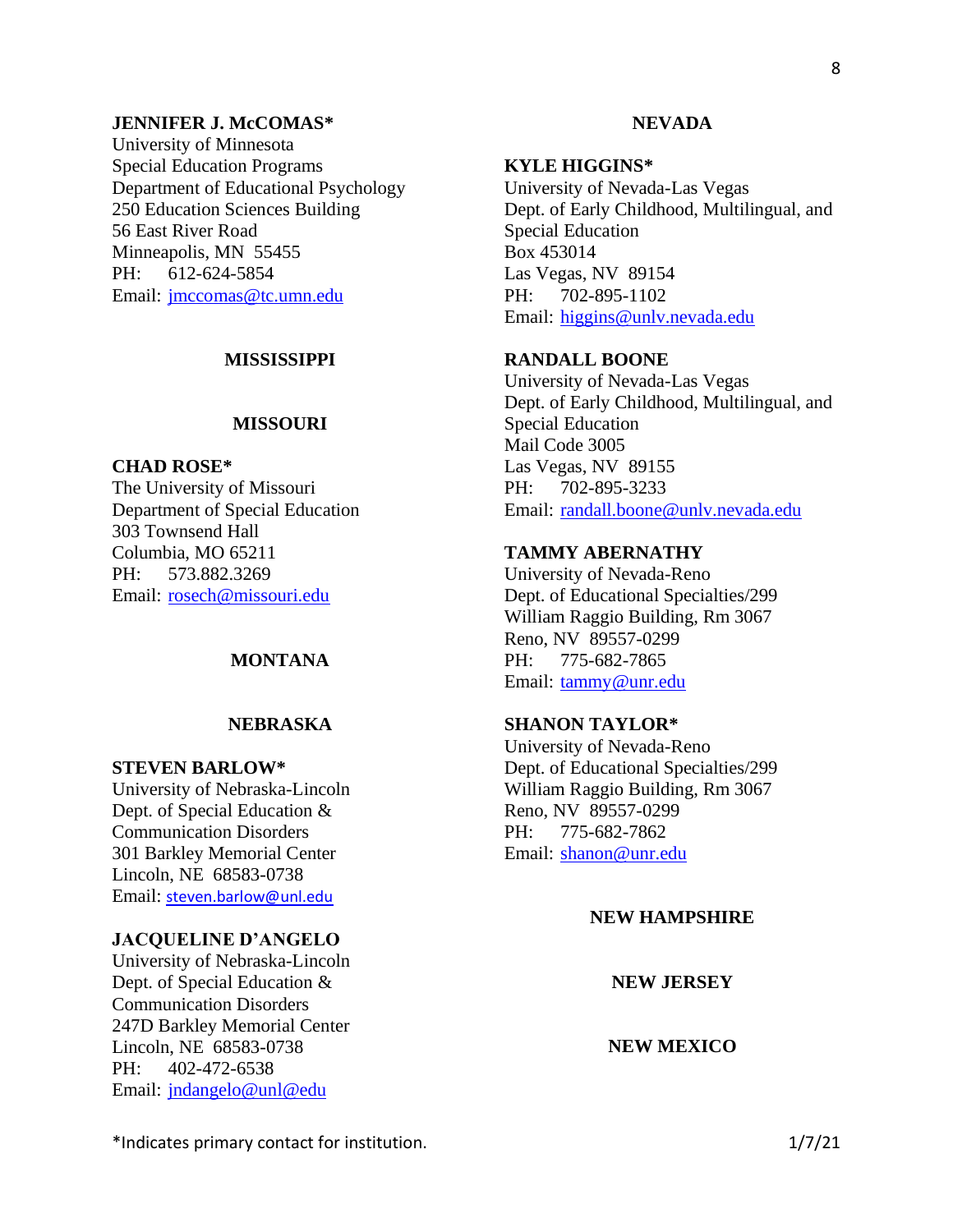## **NEW YORK**

## **NORTH CAROLINA**

## **CHARLES WOOD\***

University of North Carolina-Charlotte 9201 University City Blvd College of Education 348 Charlotte, NC 28223 PH: 704-687-8395 Email: [clwood@uncc.edu](mailto:clwood@uncc.edu)

### **FRED SPOONER**

University of North Carolina-Charlotte Dept. of Special Education & Child Development 9201 University City Blvd Charlotte, NC 28223-0001 PH: 704-687-8851 Email: fhspoone@uncc.edu

#### **MARCIA ROCK\***

University of North Carolina-Greensboro Dept. of Specialized Education Services PO Box 26170 Greensboro, NC 27402-6170 PH: 336-334-3222 Email: [mlrock@uncg.edu](mailto:mlrock@uncg.edu)

### **NORTH DAKOTA**

### **OHIO**

#### **TERRI HESSLER\***

Ohio State Unversity College of Education and Human Ecology Special Education Program 305 Annie & John Glenn Ave A344 PAES Building Columbus, OH 43210-1120 PH: 740-364-9544 EMAIL: hessler.16@osu.edu

#### **OKLAHOMA**

### **BRITTANY HOTT\***

University of Oklahoma Norman, OK 73019-0260 820 Van Vleet Circle Norman, OK 73019 Phone: 804-387-2757 Email: [bhott@ou.edu](mailto:bhott@ou.edu)

## **COREY PELTIER**

University of Oklahoma Dept. of Educational Psychology 820 Van Vleet Oval, Room 322 Norman, OK 73019-2041 PH: 401-487-0927 Email: coreypeltier@ou.edu

### **OREGON**

### **CHRISTOPHER MURRAY\***

1235 University of Oregon Educational and Community Supports Eugene, OR 97403-1235 PH: 541-346-2496 Email: [cjmurray@uoregon.edu](mailto:cjmurray@uoregon.edu)

### **BETH HARN**

5261 University of Oregon College of Education Eugene, OR 97403-1215 CELL: 541-554-8646 Email: bharn@uoregon.edu

### **PENNSYLVANIA**

### **Kathleen McKinnon**

Pennsylvania State University Dept. of Educational Psychology, Counseling & Special Education 203 CEDAR University Park, PA 16802 PH: 814-865-2236 Email: kmm25@psu.edu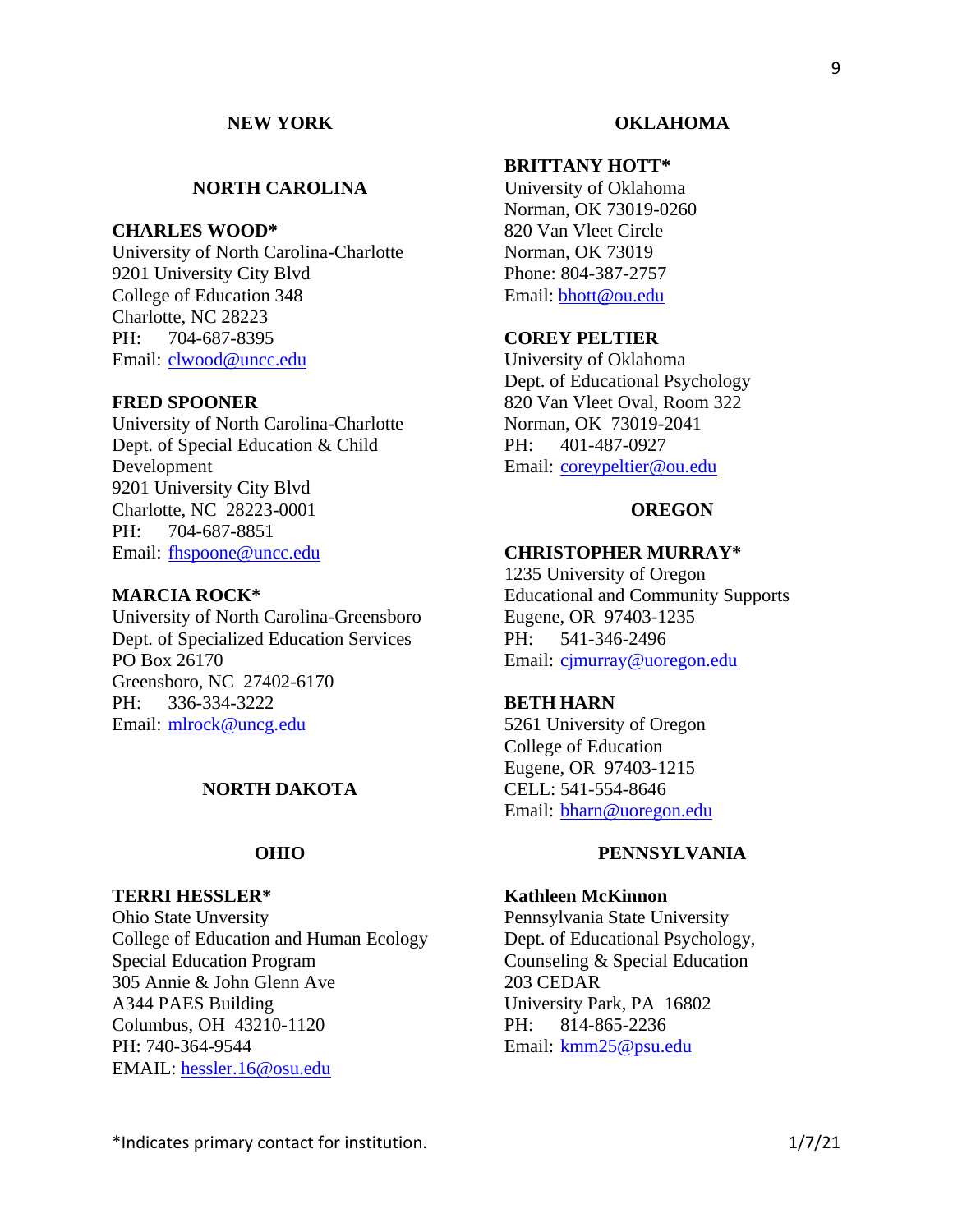## **JONTE TAYLOR\***

Pennsylvania State University Dept. of Educational Psychology, Counseling & Special Education 210 CEDAR University Park, PA 16802 PH: 814-865-3567 Email: jct215@psu.edu

## **TESSA MCCARTHY\***

University of Pittsburgh Dept. of Instruction & Learning 5332 Posvar Hall Pittsburgh, PA 15260 PH: 412-648-7308 Email: tessam@pitt.edu

## **AMY SRSIC**

University of Pittsburgh Dept. of Instruction & Learning 5332 Posvar Hall Pittsburgh, PA 15260 PH: 412-648-7308 Email: [asrsic@pitt.edu](mailto:asrsic@pitt.edu)

## **RHODE ISLAND**

## **SOUTH CAROLINA**

## **SHANNA HIRSCH\***

Clemson University College of Education 228 Holtzendorff Hall Clemson, SC 29634 PH: 864-656-5992 Email: [shonnah@clemson.edu](mailto:shonnah@clemson.edu)

### **ABBY ALLEN**

Clemson University College of Education 215 Holtzendorff Hall Clemson, SC 29634 PH: 864-656-5992 [abbyallen@clemson.edu](mailto:abbyallen@clemson.edu)

## **SOUTH DAKOTA**

## **TENNESSEE**

### **MARI BETH COLEMAN**

University of Tennessee, Knoxville Department of Theory & Practice in Teacher Education 416 Bailey Education Complex 1122 Volunteer Boulevard Knoxville, TN 37996 PH: 865-974-4456 Email: mbc@utk.edu

## **TARA MOORE\***

University of Tennessee, Knoxville Department of Theory & Practice in Teacher Education 409 Bailey Education Complex 1122 Volunteer Boulevard Knoxville, TN 37996 PH: 865-974-8760 Email: [tmoorepa@utk.edu](mailto:tmoorepa@utk.edu)

## **KIM PAULSEN\***

Vanderbilt University Peabody College Department of Special Education GPC Box 228 230 Appleton Place Nashville, TN 37203-5721 PH: 615-322-8170 [kim.paulsen@vanderbilt.edu](mailto:kim.paulsen@vanderbilt.edu) 

### **JOSEPH WEHBY**

Vanderbilt University Peabody College Department of Special Education GPC Box 228 230 Appleton Place Nashville, TN 37203-5721 PH: 615-322-8150 [joseph.wehby@vanderbilt.edu](mailto:joseph.wehby@vanderbilt.edu) 

\*Indicates primary contact for institution. 1/7/21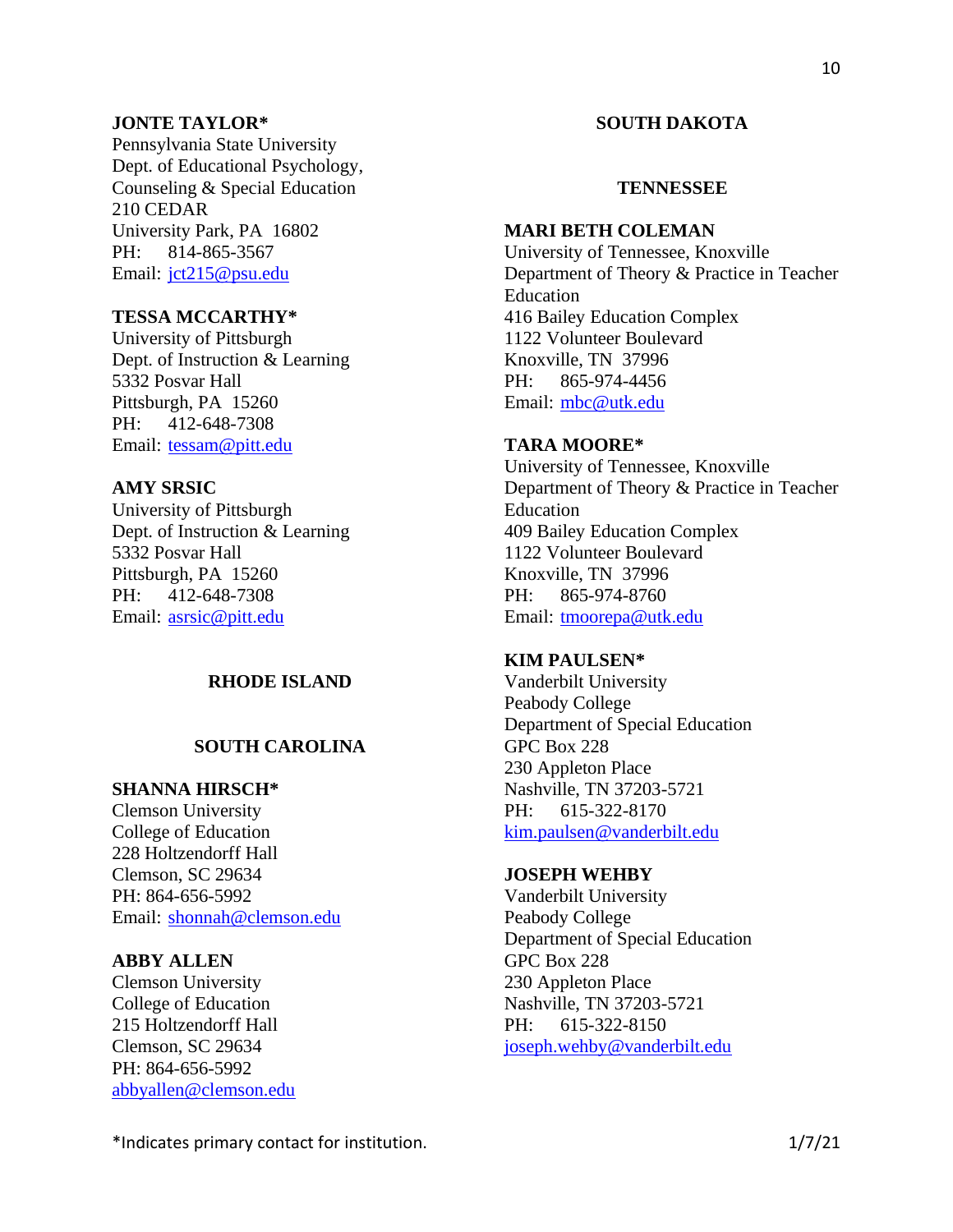## **TEXAS**

### **MARK F. O'REILLY\***

University of Texas at Austin Department of Special Education College of Education 1912 Speedway, Stop D5300 Austin, TX 78712 PH: 512- 475-6552 Email: [markoreilly@austin.utexas.edu](mailto:markoreilly@austin.utexas.edu)

## **JESSICA TOSTE**

University of Texas at Austin Department of Special Education College of Education 1912 Speedway, Stop D5300 Austin, TX 78712 PH: 512-475-6551 Email: [jrtoste@austin.utexas.edu](mailto:jrtoste@austin.utexas.edu)

## **MELISSA FOGERTY**

Texas A & M University Education & Human Development College of Education 4225 TAMU College Station, TX 77843-4222 Email: [presleyshea@tamu.edu](mailto:presleyshea@tamu.edu)

## **ERINN WHITESIDE\***

Texas A & M University Education & Human Development College of Education MS 4225 TAMU College Station, TX 77843-4222 Email: [erinnwhiteside@tamu.edu](mailto:erinnwhiteside@tamu.edu)

## **UTAH**

### **SUSAN JOHNSTON\***

University of Utah Dept. of Special Education Salt Lake City, UT 84112 PH: 801-581-5187 Email: susan.johnston@utah.edu

## **SONDRA STEGENGA**

University of Utah Dept. of Special Education Salt Lake City, UT 84112 PH: 801-581-5187 Email: [sondra.stegenga@utah.edu](mailto:sondra.stegenga@utah.edu)

## **TOM HIGBEE\***

Utah State University Dept. of Special Education & Rehabilitation Logan, UT 84322-2865 PH: 435-797-3212 Email: [tom.higbee@USU.edu](mailto:tom.higbee@USU.edu)

## **TIM SLOCUM**

Utah State University Dept. of Special Education & Rehabilitation Logan, UT 84322-2865 PH: 435-797-3212 Email: [tim.slocum@usu.edu](mailto:%20tim.slocum@usu.edu)

## **VERMONT**

## **KIMBERLY VANNEST**

University of Vermont College of Education and Social Services 309 Waterman Building Burlington, VT 05405-0160 PH: 802-656-1348 Email: [Kimberly.Vannest@uvm.edu](mailto:Kimberly.Vannest@uvm.edu)

### **COLBY T. KERVICK\***

Univeristy of Vermont College of Education and Social Services 445 Waterman 85 S. Prospect Burlington, VT 05405 PH: 802.656.1427 Email: [Colby.Kervick@uvm.edu](mailto:Colby.Kervick@uvm.edu)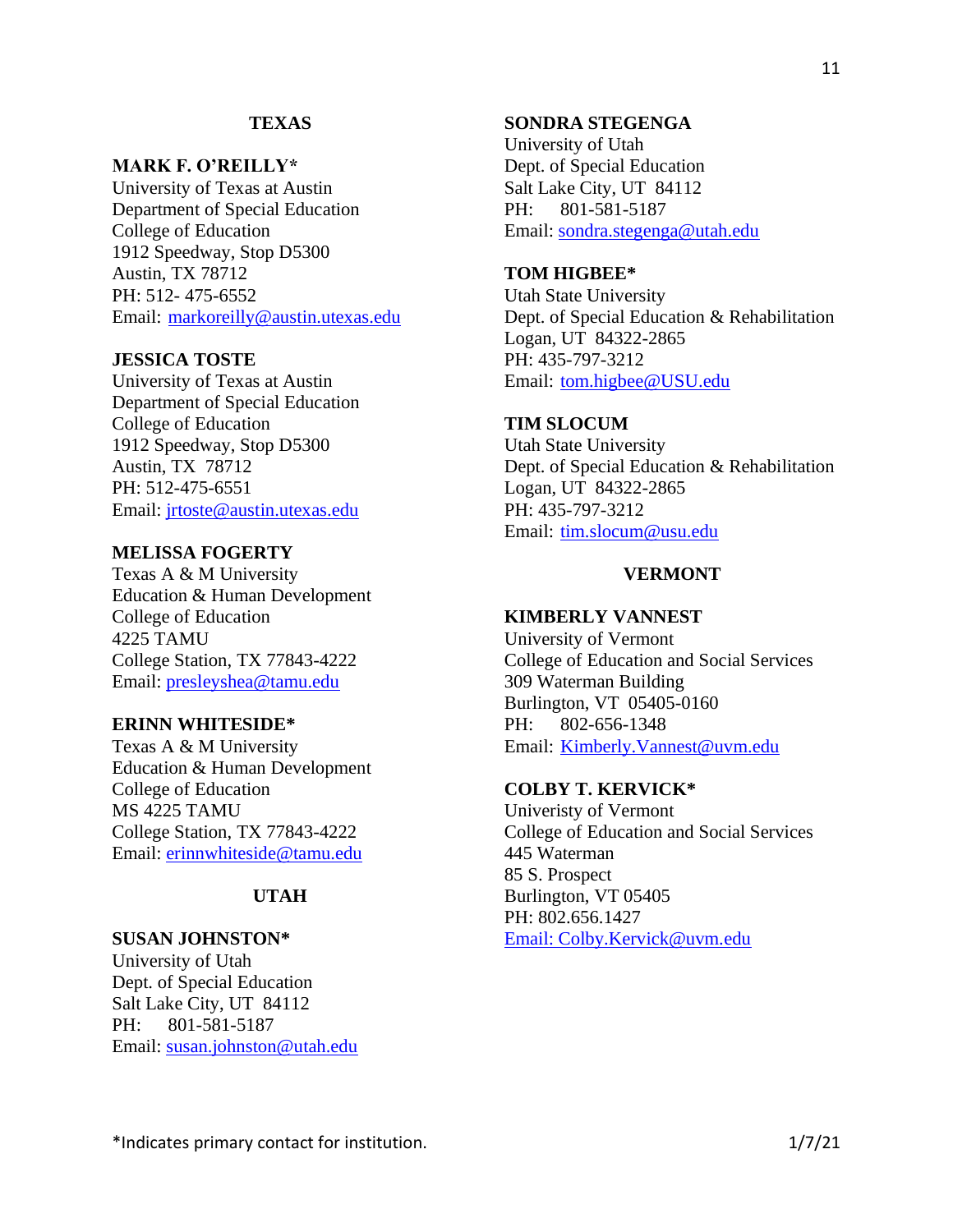### **VIRGINIA**

### **PEGGY HESTER\***

Old Dominion University Darden College of Education 101 Child Study Center Norfolk, VA 23529 PH: 757-683-4876 Email: phester@odu.edu

### **JONNA BOBZIEN**

Old Dominion University 122 Lions Child Study Center Norfolk, VA 23529 PH: 257-683-3226 Email: jbobzien@odu.edu

## **BILL THERRIEN**

University of Virginia Curry School of Education 417 Emmet St. South Charlottesville, VA 22903 PH: 434-924-0831 Email: wjt2c@virginia.edu

## **STEPHANIE MORANO\***

University of Virginia Curry School of Education Ruffner Hall 174 417 S. Emmet St. PO Box 400273 Charlottesville, VA 22903 PH: 434-924-5404 Email: [morano@virginia.edu](mailto:morano@virginia.edu)

## **PAM BAKER**

George Mason University Graduate School of Education Fairfax, VA 22030-4444 PH: 703-993-1787 Email: pbaker5@gmu.edu

# George Mason University

**SARAH NAGRO\***

College of Education and Human Development Division of Special Education and Disabilities Research 4400 University Drive MS1F2 Fairfax, VA 22030 PH: 703-993-1747 Email: [snagro@gmu.edu](mailto:snagro@gmu.edu)

### **LARON SCOTT\***

Virginia Commonwealth University School of Education Oliver Hall Room 4044 Richmond, VA 23284 PH: 804-8286556 Email: [scottla2@vcu.edu](mailto:scottla2@vcu.edu)

## **COLLEEN THOMA**

Virginia Commonwealth University Department of Counseling & Special Education 1015 W. Main Street Richmond, VA 23284 PH: 804-827-2651 Email: [cathoma@vcu.edu](mailto:cathoma@vcu.edu)

## **WASHINGTON**

### **SELMA POWELL\***

University of Washington Area of Special Education Box 353600 Seattle, WA 98195 PH: 206-616-3450 Email: selmap@uw.edu

## **WEST VIRGINIA**